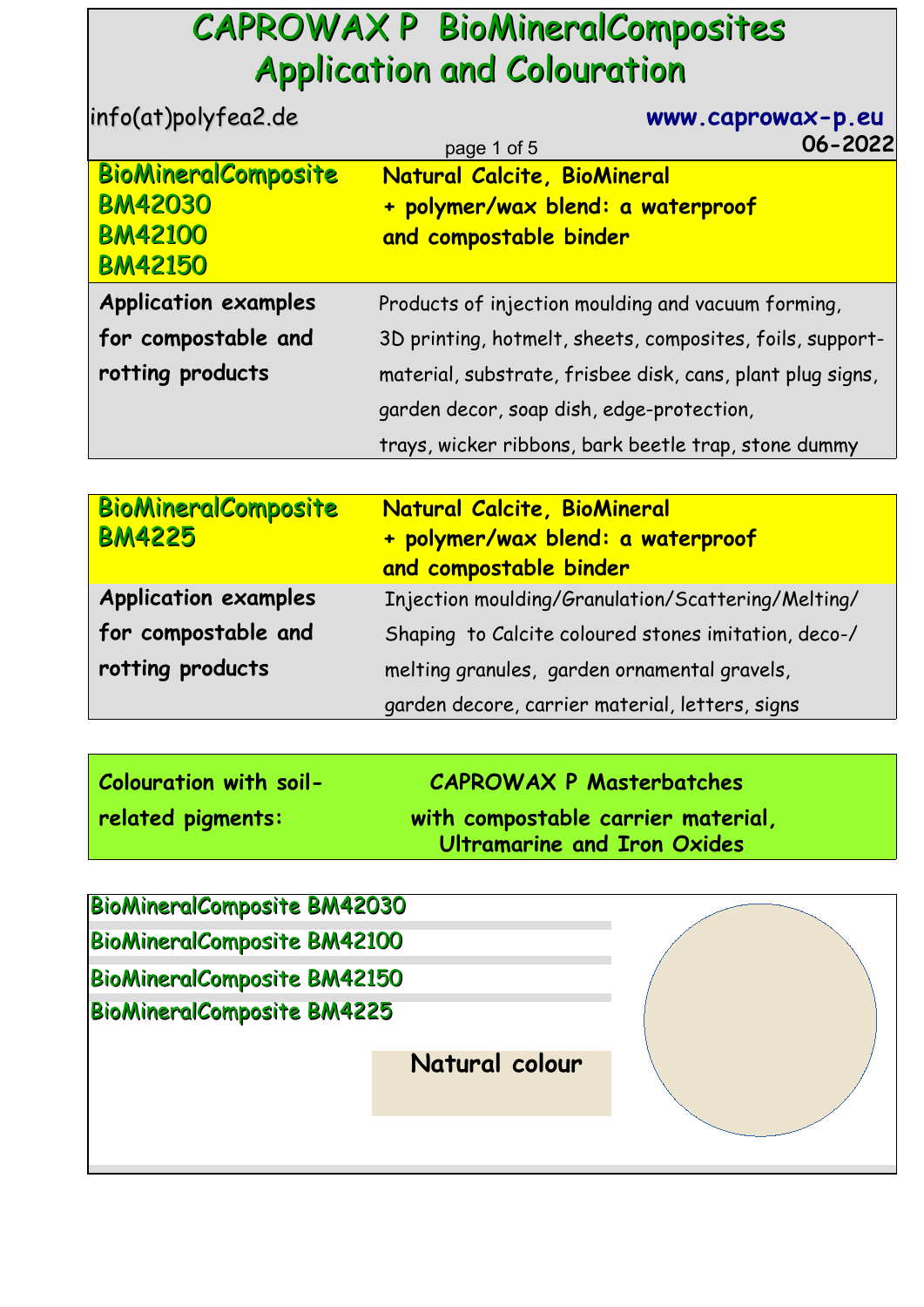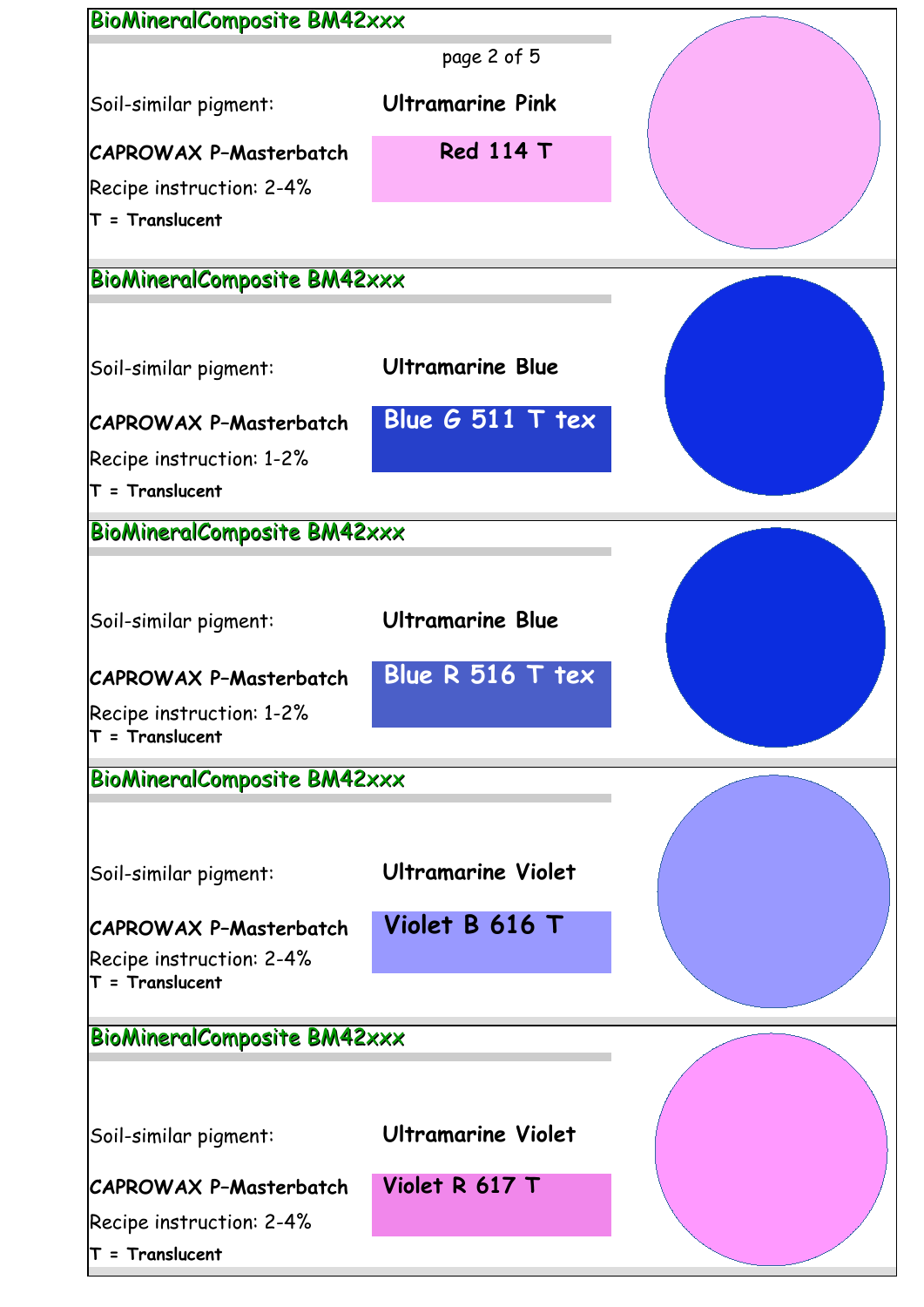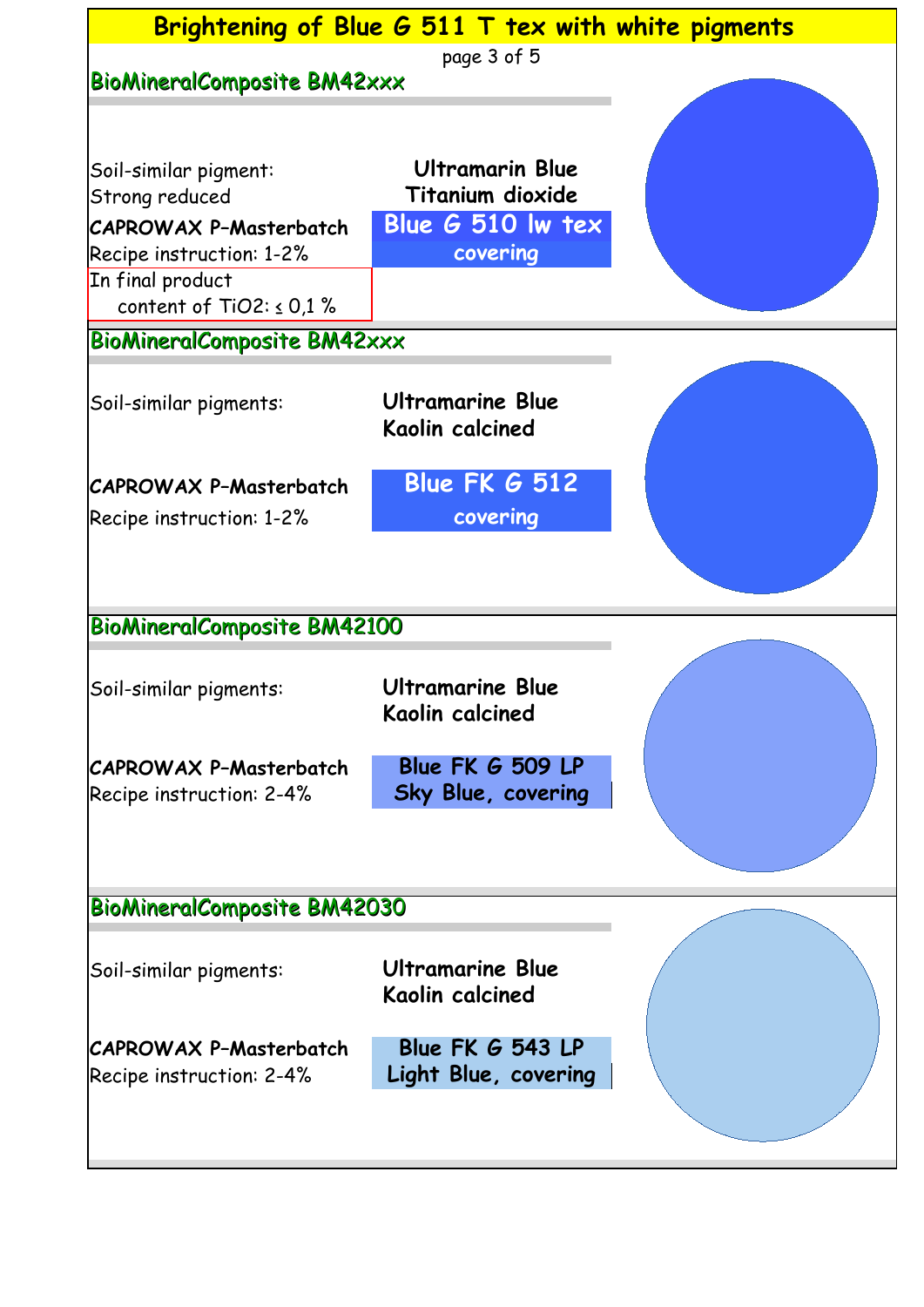| <b>BioMineralComposite BM42xxx</b>                                                                     |                                                                                      |  |
|--------------------------------------------------------------------------------------------------------|--------------------------------------------------------------------------------------|--|
|                                                                                                        | Seite 4 von 5                                                                        |  |
| Soil-similar pigment:<br>Strong reduced                                                                | Iron oxide Red<br>Titanium dioxide                                                   |  |
| <b>CAPROWAX P-Masterbatch</b>                                                                          | Red 116 lw tex                                                                       |  |
| Recipe instruction: $1-2\%$<br>In final product<br>content of TiO2: $\leq$ 0,1 %                       | covering                                                                             |  |
| <b>BioMineralComposite BM42xxx</b>                                                                     |                                                                                      |  |
| Soil-similar pigment:<br>Strong reduced                                                                | Iron oxide Red<br><b>Titanium dioxide</b>                                            |  |
| <b>CAPROWAX P-Masterbatch</b>                                                                          | Orange 204 Iw tex                                                                    |  |
| Recipe instruction: 0,5-2%                                                                             | covering                                                                             |  |
| In final product<br>content of TiO2: $\leq$ 0,1 %                                                      |                                                                                      |  |
| <b>BioMineralComposite BM42xxx</b>                                                                     |                                                                                      |  |
| Soil-similar pigment:<br>Strong reduced<br><b>CAPROWAX P-Masterbatch</b><br>Recipe instruction: 0,5-2% | <b>Iron oxide Yellow</b><br><b>Titanium dioxide</b><br>Yellow 307 lw tex<br>covering |  |
| In final product                                                                                       |                                                                                      |  |
| content of TiO2: $\leq$ 0.1 %                                                                          |                                                                                      |  |
| <b>BioMineralComposite BM42xxx</b>                                                                     |                                                                                      |  |
| Soil-similar pigments:<br>Strong reduced                                                               | <b>Iron oxide Red</b><br><b>Iron oxide Black</b><br>Titanium dioxide                 |  |
| <b>CAPROWAX P-Masterbatch</b>                                                                          | Brown 702 lw tex                                                                     |  |
| Recipe instruction: 1-2%                                                                               | covering                                                                             |  |
| In final product<br>content of TiO2: $\leq$ 0.1 %                                                      |                                                                                      |  |
| <b>BioMineralComposite BM42xxx</b>                                                                     |                                                                                      |  |
|                                                                                                        |                                                                                      |  |
| Soil-similar pigment:                                                                                  | <b>Iron oxide Black</b>                                                              |  |
| CAPROWAX P-Masterbatch<br>Recipe instruction: 2-4%                                                     | <b>Black 801</b><br>covering                                                         |  |